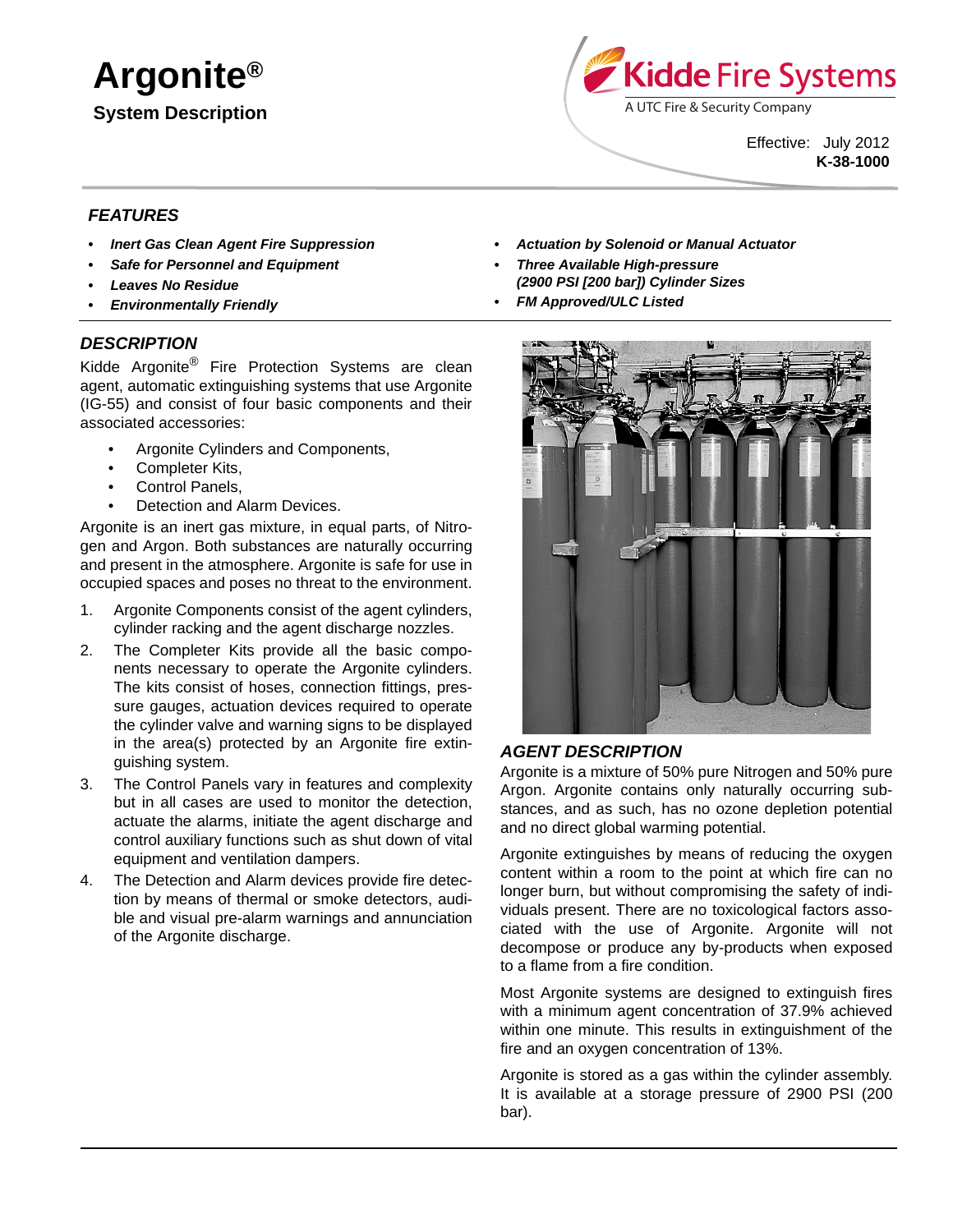## **USABLE CYLINDER CAPACITY**

Three cylinder sizes are available (see Table 1).

| Size         |               | Fill        |            |
|--------------|---------------|-------------|------------|
| English      | <b>Metric</b> | at 2900 PSI | at 200 Bar |
| 972 cu. in.  | 15.9 L $*$    | 9.57 lb.    | 4.34 kg    |
| 4079 cu. in. | 66.7 L $*$    | 40.15 lb.   | 18.21 kg   |
| 4893 cu. in. | 80.0L         | 48.13 lb.   | 21.83 kb   |

Table 1. Cylinder Capacity

Figure 1. Argonite Cylinder

Table 2. Argonite cylinder Area Coverage

| Cylinder   | Area Coverage @<br>38% Concentration/70°F (21°C) |  |
|------------|--------------------------------------------------|--|
| 15.9 L $*$ | 228.8 ft. <sup>3</sup> (6.47 m <sup>3</sup> )    |  |
| 66.7 L $*$ | 959.8 ft. <sup>3</sup> (27.17 m <sup>3</sup> )   |  |
| 80.0L      | 1150.6 ft. <sup>3</sup> (32.58 m <sup>3</sup> )  |  |

## *EQUIPMENT DESCRIPTION*

The Kidde Fire Systems Argonite Fire Protection System can be released electrically, manually or pneumatically. The following is a description of the various components associated with the systems.

#### **\* DISCONTINUED**

## **CYLINDER AND VALVE ASSEMBLY**

Argonite cylinders are available in three different sizes. The 2900 PSI (200 bar) cylinders are uniquely color coded to allow for quick and easy identification. The cylinders are red with yellow-green at the cylinder shoulder.

Because Argonite is stored as a gas, the cylinders have no dip tube and can be mounted in either the vertical or horizontal position.

The cylinder valve, required for all system cylinders, allows for connection of the cylinders into the system. The valve provides connections for electric, pneumatic and manual release of the cylinder contents, as well as a discharge outlet, connected by a discharge hose, to the distribution piping.

The actuator operates on a 1 to 10 ratio requiring only 300 PSI (21 bar) for the 2900 PSI (200 bar) system to operate the valve. The following are the connections provided on the valve.



Figure 2. Cylinder Dimensions Table 3. Cylinder Dimensions

|                      | <b>Dimension</b>                    |                            |  |
|----------------------|-------------------------------------|----------------------------|--|
| <b>Cylinder Size</b> | А                                   | R<br>(Diameter)            |  |
| $15.9 L$ *           | 39.07 in.<br>$(992.38$ mm)          | 7.00 in.<br>$(177.80$ mm)  |  |
| 66.7 L $*$           | 64.41 in.<br>$(1636.10$ mm)         | 10.49 in.<br>$(266.45$ mm) |  |
| 80.0L                | 68.81 in.<br>$(1747.77 \text{ mm})$ | 11.25 in.<br>(285.75 mm)   |  |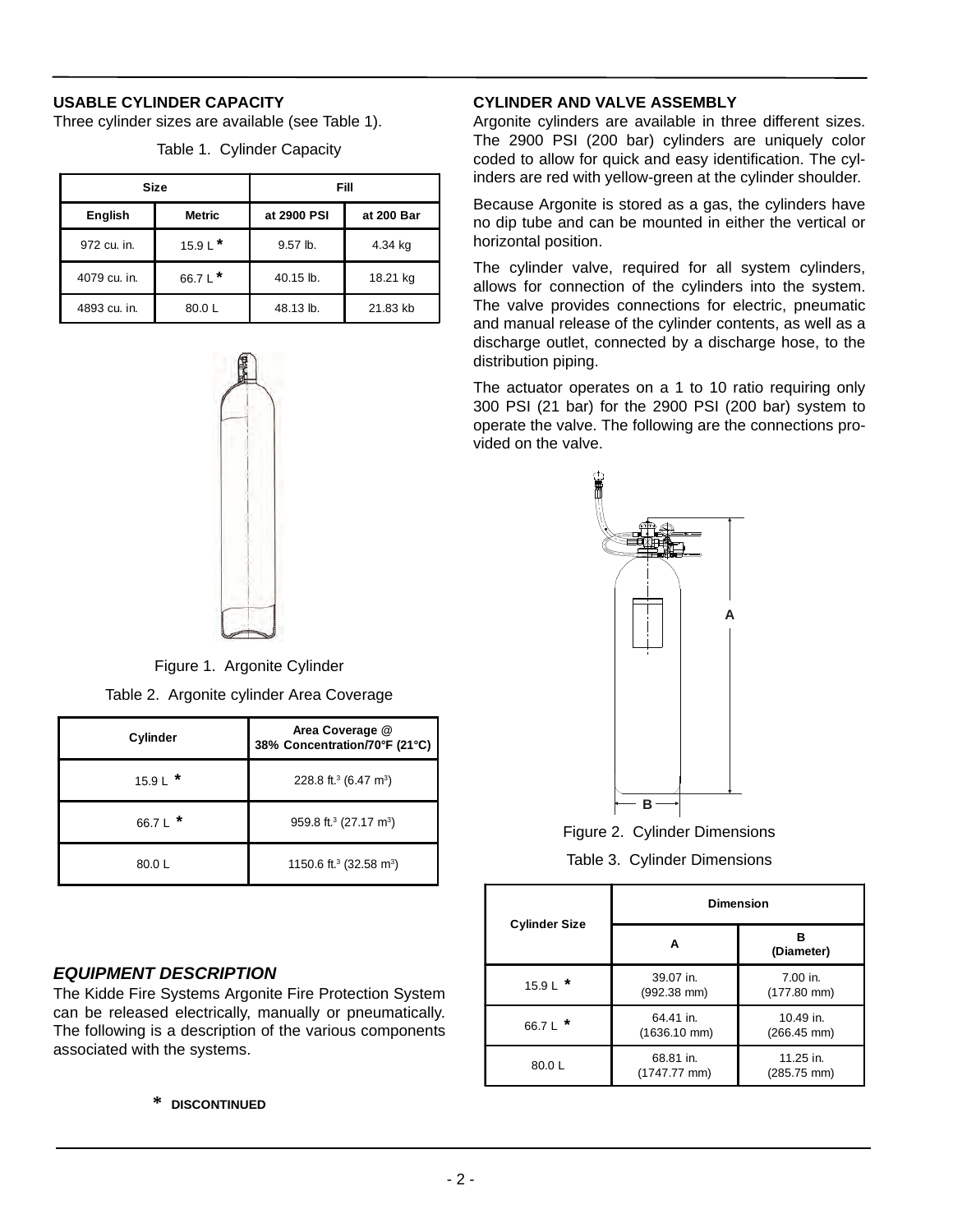1. Manual/Pneumatic Actuator Connection:

Each cylinder valve must be fitted with either a Pilot or Slave type actuator.

The Pilot actuator provides a manual (pull pin turn handle) actuator and connections from an electrical solenoid and pressure switch assembly. The pilot actuator also has connections to adjacent slave cylinder actuators to discharge entire groups of cylinders virtually simultaneously.

The Slave actuator is purely pneumatic; it receives pressure from the pilot actuator and opens its associated cylinder valve.

2. Solenoid Valve, Pressure Gauge and Supervisory Pressure Switch Connection:

This is a threaded port that serves for the connection of one of the following:

- Solenoid Valve, Pressure Gauge and Supervisory Pressure Switch for pilot actuator connections.
- Pressure Gauge and Supervisory Pressure Switch for slave actuator connections.
- 3. Discharge Outlet:

The cylinder valve outlet is connected to the distribution piping by a flexible hose with 1/2-inch steel fittings.

Additional features of the valve include a Burst Disc, designed to rupture upon excessive internal pressure, and an external Bleeder Valve with indicator that acts as a pressure relief valve.



Figure 3. Argonite Cylinder and Valve Assembly



Figure 4. Argonite Cylinder Valve



| <b>Part Number</b>                                                           | Cylinder<br>Assembly<br>(Filled<br>Cylinder/Valve) | <b>Description</b>           |
|------------------------------------------------------------------------------|----------------------------------------------------|------------------------------|
| 38-100159-001                                                                | 15.9 L $*$                                         | 200 bar; DOT and TC versions |
| 38-100667-001                                                                | 66.7 L $*$                                         | 200 bar; DOT and TC versions |
| 38-100800-001                                                                | 80.0L                                              | 200 bar; DOT and TC versions |
| Note:<br>DOT=Department of Transportation (US)<br><b>TC=Transport Canada</b> |                                                    |                              |

**\* DISCONTINUED**

# *COMPLETER KIT COMPONENTS*

Either a pilot or a slave completer kit is required to complete the installation of each Argonite cylinder.

Table 5. Completer Kit Data

|                                                                                                                                 | <b>Completer Kits</b>                  |                                      |  |
|---------------------------------------------------------------------------------------------------------------------------------|----------------------------------------|--------------------------------------|--|
| <b>Description</b>                                                                                                              | Primary (Qty.)<br>P/N<br>38-109802-001 | Slave (Qty.)<br>P/N<br>38-109803-001 |  |
| Solenoid Valve                                                                                                                  | 1                                      | $\Omega$                             |  |
| Pressure Gauge with<br><b>Supervisory Pressure Switch</b>                                                                       | 1                                      | 1                                    |  |
| Manual Release                                                                                                                  | 1                                      | $\Omega$                             |  |
| Pilot Hose #1                                                                                                                   | 1                                      | 0                                    |  |
| Pilot Hose #2                                                                                                                   | 1                                      | $\Omega$                             |  |
| Pilot Hose #3                                                                                                                   | $\Omega$                               | 1                                    |  |
| <b>Bleeder Valve</b>                                                                                                            | 1                                      | $\Omega$                             |  |
| Tee piece for hose connection                                                                                                   | $\overline{2}$                         | 1                                    |  |
| Discharge Hose                                                                                                                  | 1                                      | 1                                    |  |
| Inlet Stem Assembly                                                                                                             | 1                                      | 1                                    |  |
| <b>Note:</b> If cylinders are used in a Main/Reserve system, use decal<br>P/N 31033 (Main Decal) and P/N 31034 (Reserve Decal). |                                        |                                      |  |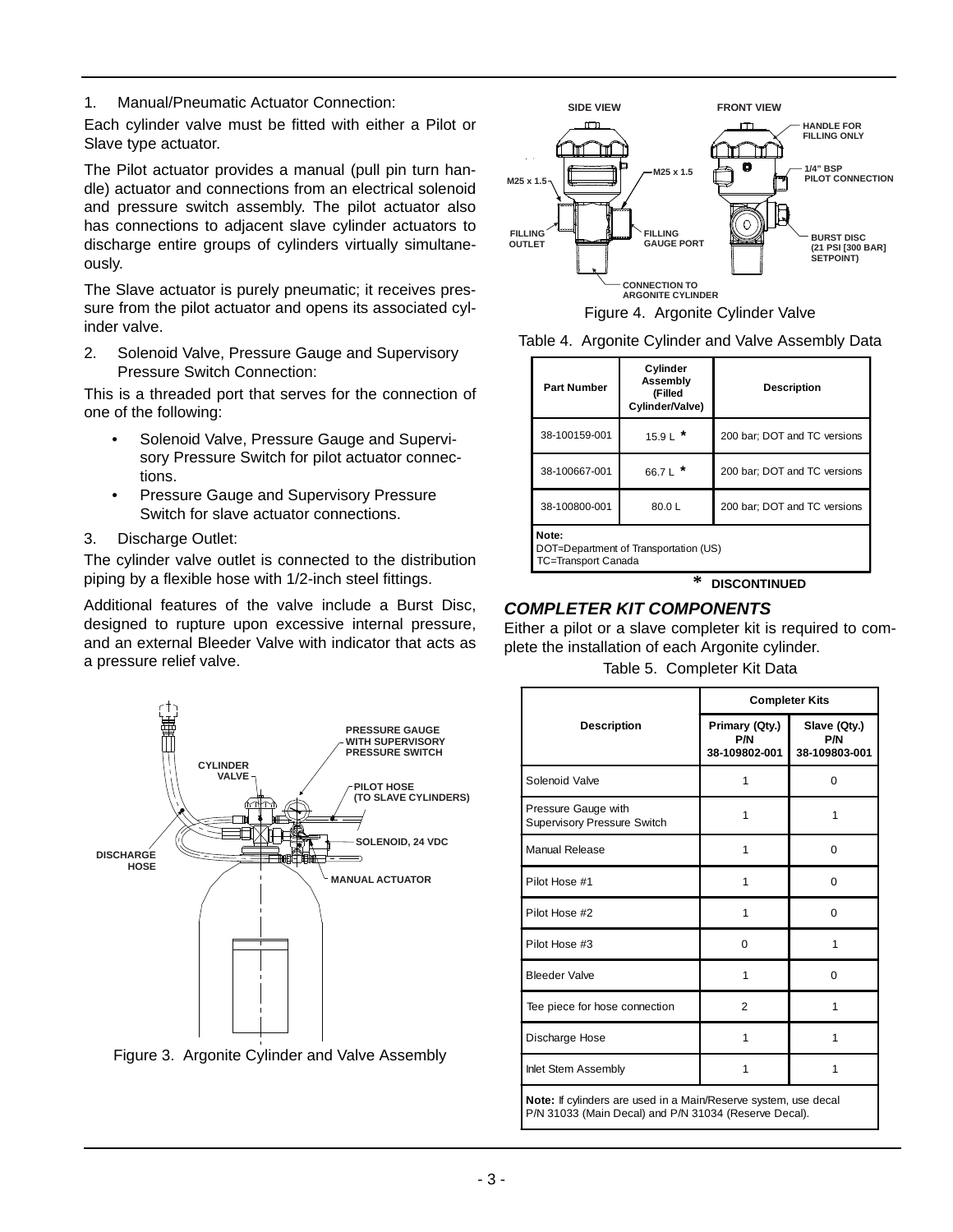#### **SOLENOID AND PRESSURE GAUGE ASSEMBLY WITH SUPERVISORY PRESSURE SWITCH**

The solenoid/pressure gauge assembly provides an electrical means (24 Vdc) of actuating the system as well as a visual means to determine the pressure within the pilot cylinder.

This unit includes an integral supervisory pressure switch and is supplied with a pilot flex hose #1. The supervisory pressure switch consists of one normally open (N.O.) contact that changes state upon loss of cylinder pressure.



Figure 5. Solenoid and Pressure Switch Gauge Assembly with Supervisory Pressure Switch **FRONT VIEW SIDE VIEW**

#### **PRESSURE GAUGE ASSEMBLY WITH SUPERVISORY PRESSURE SWITCH, P/N 38-109891-001**

This unit is required for the slave cylinders to provide a local visual means to determine the pressure within the slave cylinder.

The pressure gauge assembly includes an integral supervisory pressure switch, consisting of one N.O. contact that changes state upon loss of cylinder pressure.

## **PILOT FLEX HOSE #1, P/N 38-509818-001**

This 1/4-inch ID reinforced rubber flex hose has threaded connections to allow interface between the pilot cylinder solenoid/pressure gauge assembly and pilot manual/ pneumatic actuator. It is supplied with the pilot solenoid assembly.



Figure 6. Pilot Flex Hose #1

## **MANUAL/PNEUMATIC ACTUATOR, P/N 38-509841-001**

The manual/pneumatic actuator supplied with the pilot completer kit is required on the pilot cylinder to manually actuate the cylinder valve as well as to supply pressure to actuate any slave cylinders. Interconnection between cylinders is by means of high-pressure flex hoses.



Figure 7. Manual/Pneumatic Actuator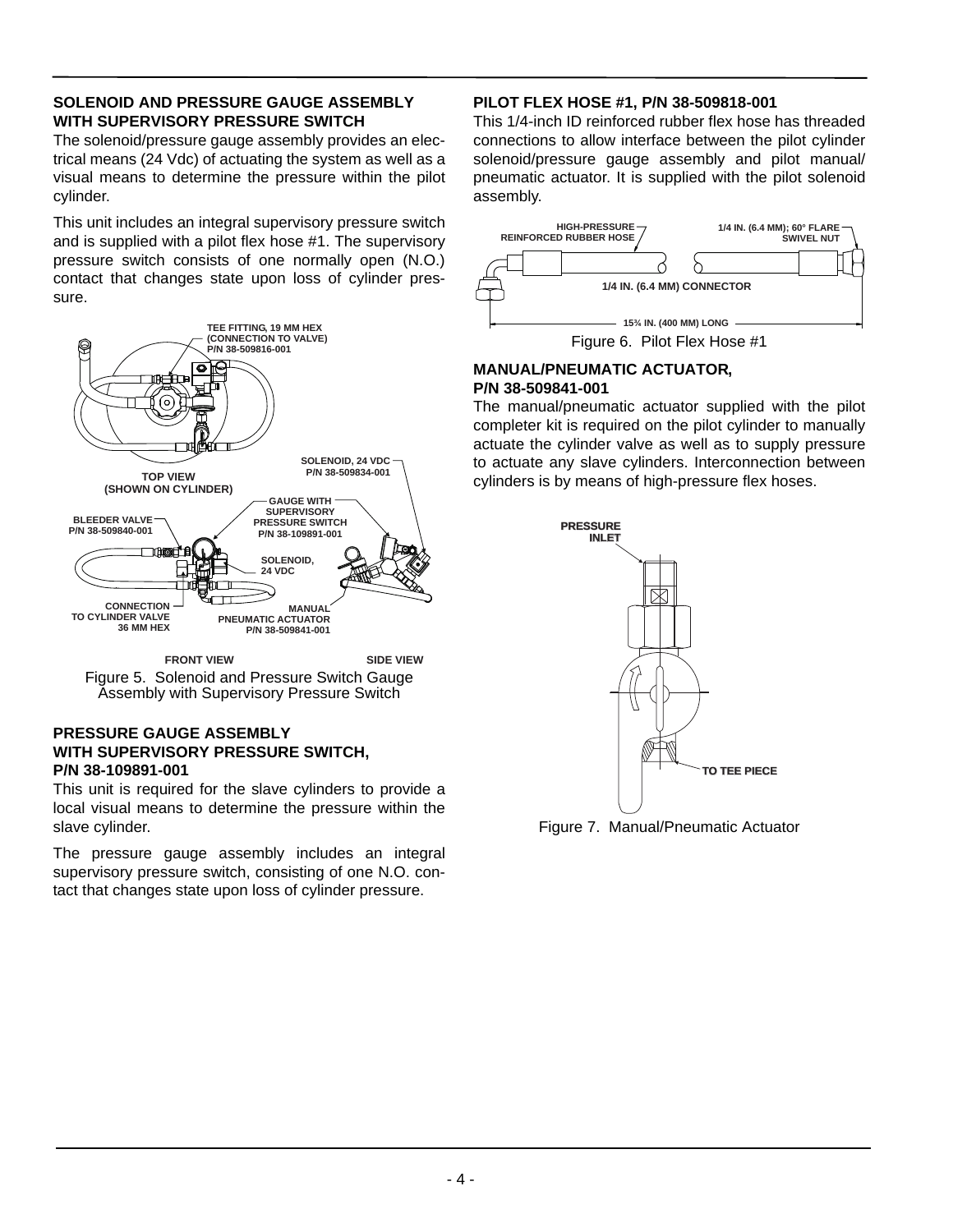#### **TEE PIECE FOR HOSE CONNECTIONS, P/N 38-509816-001**

The tee piece is supplied with each of the completer kits. It provides the interface with the pilot assembly (through a high pressure flex hose) to simultaneously operate the slave cylinder pneumatically.



Figure 8. Tee Piece

#### **BLEEDER VALVE FOR ACTUATOR, P/N 38-509840-001**

A bleeder valve is included with the Pilot Completer Kit to prevent an accidental accumulation of pressure within the pilot lines, which, if not bled to atmosphere, could cause a false discharge. Connection requires a copper gasket between the bleeder valve and pneumatic actuator.

## **PILOT FLEX HOSES**

This 1/4-inch ID reinforced rubber flex hose has threaded connections to allow interface between components.



Figure 9. Pilot Flex Hose

Table 6. Pilot Flex Hose Data

| <b>Part Number</b> | <b>Description</b>                                   | Length                      |
|--------------------|------------------------------------------------------|-----------------------------|
| 38-509817-001      | Pilot Hose #3 between cylinder<br>actuation pieces   | 10-5/8 in.<br>$(270$ mm)    |
| 38-509820-001      | Pilot Hose #2 between actuator and<br>cylinder valve | 17-3/4 in.<br>$(450$ mm $)$ |

## **DISCHARGE FLEX HOSE, P/N 38-509819-001**

This flex hose has 1/2-inch threaded connections to allow interface between the cylinder valves and the discharge manifold (if applicable). Where more than one cylinder is connected to a common manifold, check valves are required at the end of each discharge flex hose.



Figure 10. Discharge Flex Hose

## **CHECK VALVE ASSEMBLY, P/N 38-509833-001**

To prevent accidental discharge of the Argonite into unintended areas, a check valve is required for each discharge hose in all multi-cylinder systems. All Kidde Fire Systems manifolds are constructed of threaded pipe with welded check valve connections and include pre-installed check valves. All customer connections are via threaded pipe.

**Note:** For single cylinder systems, a 1/2-inch BSP x 1/2-inch FNPT adapter is required to connect the discharge hose (BSP) to the Schedule 160 pipe (NPT).



Figure 11. Check Valve Assembly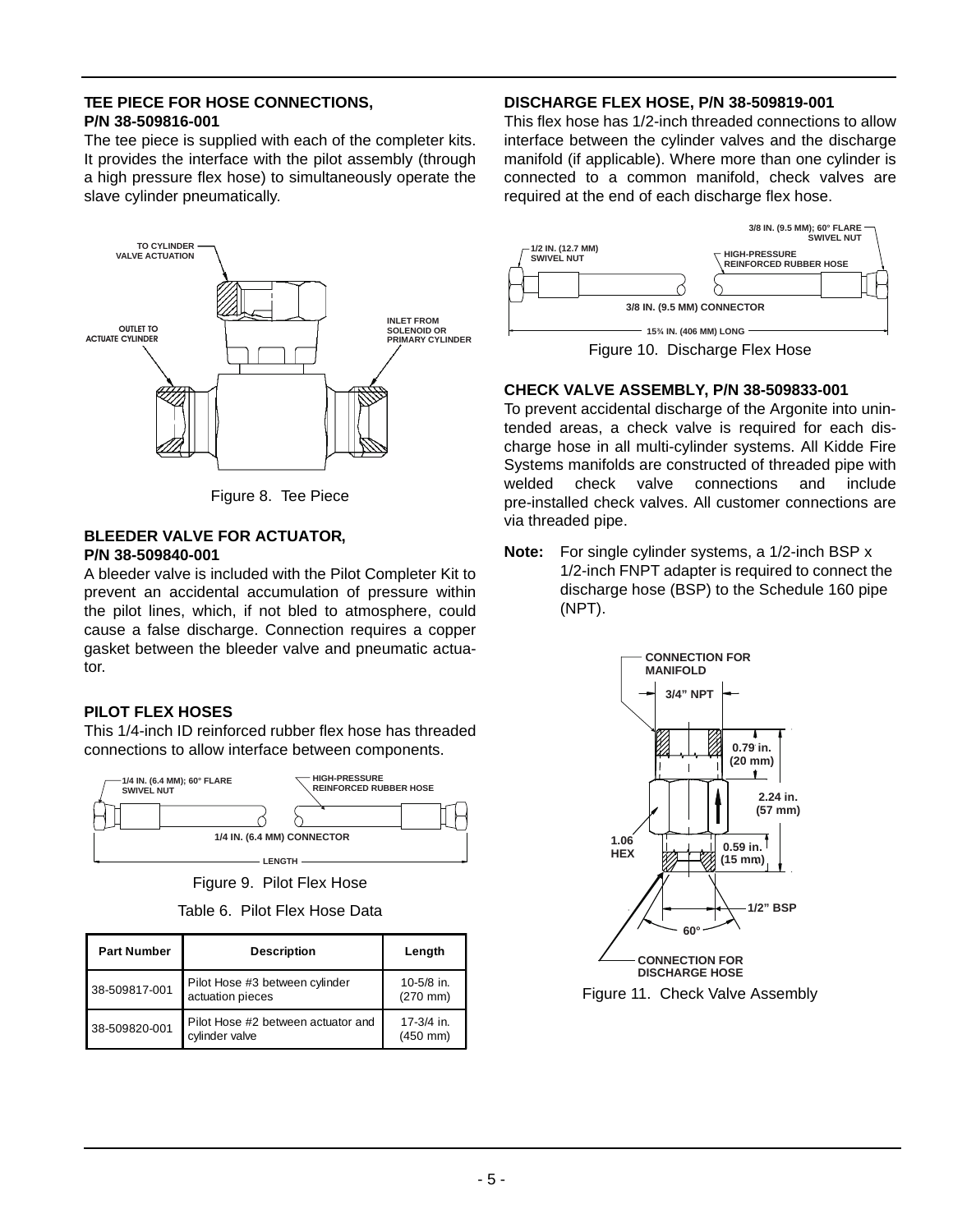## **FLOW RESTRICTOR**

The restrictor assembly reduces the initial Argonite pressure from the discharge manifold to between 174 and 870 PSI (12 and 60 bar) before entering the discharge piping. The size of the orifice within the restrictor is determined through calculations based upon the required flow and discharge time.

Larger diameter restrictors, up to 4 in. (102 mm) connection, are available for very large system requirements. An orifice plate is custom drilled to the specific requirements of the project as determined by computerized flow calculations.

**Note:** Flanged restrictor for large system requirements. Only the orifice plate is provided.



Figure 12. Flow Restrictor

Table 7. Flow Restrictor Sizes

| <b>Part Number</b> | <b>Description</b>        |  |  |
|--------------------|---------------------------|--|--|
| 38-250001-xxx      | 2-1/2 in. Flow Restrictor |  |  |
| 38-300001-xxx      | 3 in. Flow Restrictor     |  |  |
| 38-400001-xxx      | 4 in. Flow Restrictor     |  |  |



Figure 13. Restrictor Female NPT/Female NPT, Sizes 1/2-inch to 2 inches

Table 8. Flow Restrictor Data

| <b>Part Number</b> | Flow Restrictor FNPT x FNPT Pipe Diameter<br>(NPT)           |  |
|--------------------|--------------------------------------------------------------|--|
|                    | 38-050003-xxx   1/2 in. (13 mm) Brass, Code 035 to 075       |  |
|                    | 38-100003-xxx 1 in. (25 mm) Brass, Code 050 to 130           |  |
|                    | 38-150003-xxx 1-1/2 in. (38 mm) Brass, Code 085 to 220       |  |
|                    | 38-200003-xxx 2 in. (51 mm) Stainless Steel, Code 115 to 270 |  |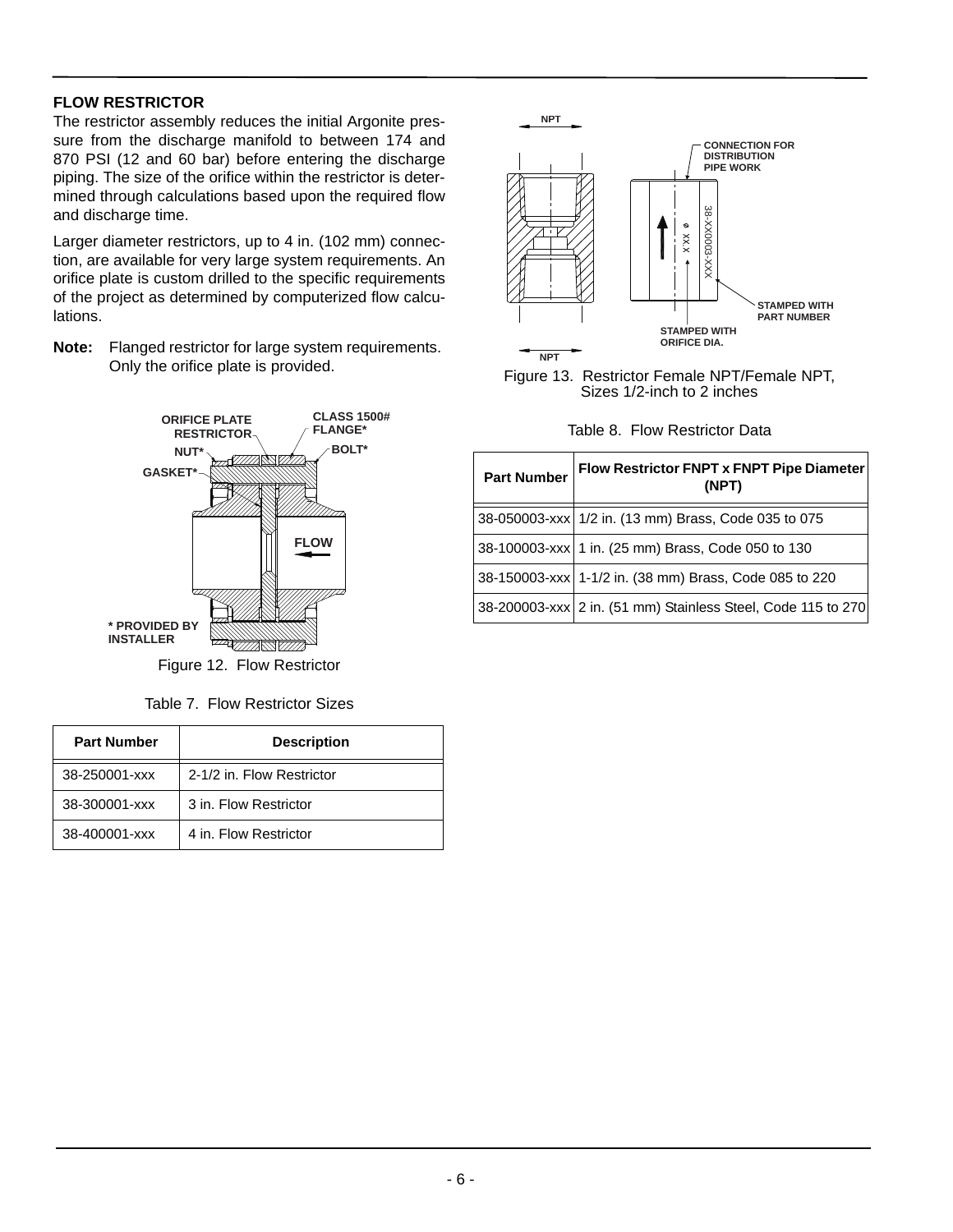#### **SELECTOR VALVES**

Argonite systems are particularly suited to the use of selector valves, where one central storage of agent is used to provide protection to two or more hazard areas.

Selector valves are available in six sizes, and are pneumatically operated. One common pressure regulator and vented elbow are also required to reduce the actuation pressure to each set of selector valves.



Figure 14. Selector Valve System

| <b>Part Number</b> | <b>Description</b>                                                                    |  |
|--------------------|---------------------------------------------------------------------------------------|--|
| 38-609800-001      | 1/2 in. (13 mm) Pipe Diameter                                                         |  |
| 38-609800-002      | 3/4 in. (19 mm) Pipe Diameter                                                         |  |
| 38-609800-003      | 1 in. (25 mm) Pipe Diameter                                                           |  |
| 38-609800-004      | 1-1/4 in. (32 mm) Pipe Diameter                                                       |  |
| 38-609800-005      | 1-1/2 in. (38 mm) Pipe Diameter                                                       |  |
| 38-609800-006      | 2 in. (52 mm) Pipe Diameter                                                           |  |
| 38-509803-001      | Pressure regulator kit with relief<br>120 PSI (8.3 bar) preset for selector<br>valves |  |

#### Table 9. Selector Valves and Components

#### **NOZZLES**

The brass discharge nozzles are available in four basic sizes 1/2-inch, 3/4-inch, 1-inch and 1-1/2-inch. Each is fitted with a drilled orifice to assure proper flow rates, agent quality and proper discharge timing as determined by flow calculations. Maximum nozzle spacing for room mounted nozzles should not exceed 18.8 feet (5.7 m) square. Nozzle height should not exceed 16 feet (4.9 m) from a single layer of nozzles.



Figure 15. Nozzles (37 mm)

Table 10. Argonite Discharge Nozzle Data

| <b>Argonite Discharge Nozzle</b>                                                                                                       |                   |                   |                   |                   |
|----------------------------------------------------------------------------------------------------------------------------------------|-------------------|-------------------|-------------------|-------------------|
| <b>Part Number</b>                                                                                                                     | Size(R)           | Orifice           | Height            | Width             |
|                                                                                                                                        | <b>NPT</b>        | Dia. <sup>1</sup> | (H)               | (W)               |
| 38-300502-xxx                                                                                                                          | $1/2$ in.         | 3 to              | $1 - 9/16$ in.    | $7/8$ in.         |
|                                                                                                                                        | $(13 \text{ mm})$ | $10 \text{ mm}$   | $(40 \text{ mm})$ | $(22 \text{ mm})$ |
| 38-300752-xxx                                                                                                                          | $3/4$ in.         | 7 to              | $1 - 7/8$ in.     | $1 - 1/8$ in.     |
|                                                                                                                                        | $(19$ mm $)$      | $14 \text{ mm}$   | $(48 \text{ mm})$ | $(29$ mm $)$      |
| 38-301002-xxx                                                                                                                          | $1$ in.           | $10$ to           | $2 - 3/8$ in.     | 1-7/16 in.        |
|                                                                                                                                        | $(25 \text{ mm})$ | $18 \text{ mm}$   | $(60 \text{ mm})$ | $(37 \text{ mm})$ |
| 38-301502-xxx                                                                                                                          | 1-1/2 in.         | 15 <sub>to</sub>  | $3-3/16$ in.      | 2 in.             |
|                                                                                                                                        | $(38$ mm $)$      | 26 mm             | $(81$ mm $)$      | $(51$ mm $)$      |
| An orifice plate within the nozzle is custom drilled to the specific<br>requirements of the project as determined by computerized flow |                   |                   |                   |                   |

calculations.